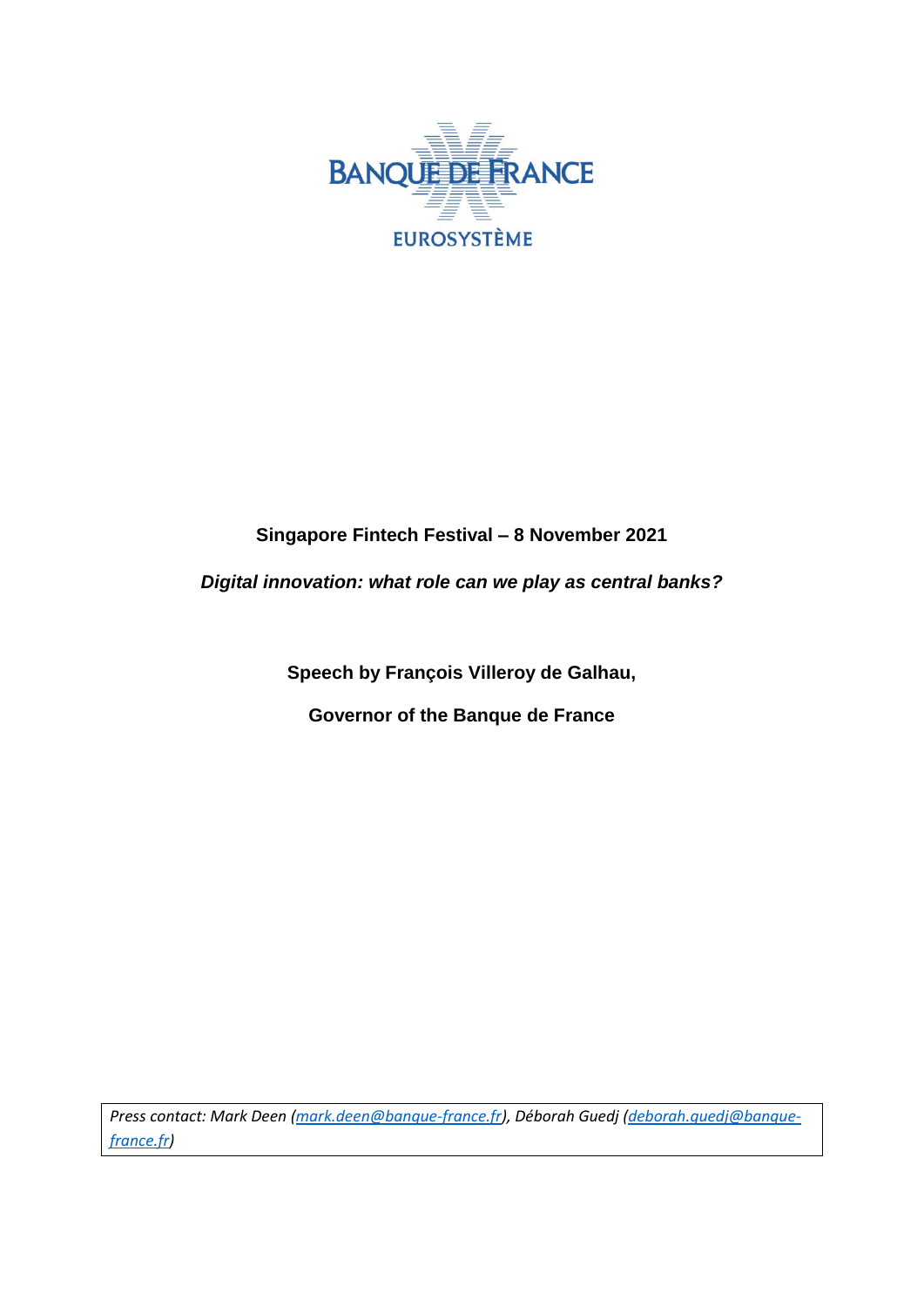Ladies and Gentlemen,

It is always a great pleasure for me to have the opportunity to speak at the Singapore Fintech Festival, and I wish to thank Ravi Menon and the Monetary Authority of Singapore for organizing it. Although I am joining from Paris today, I look forward to coming back to Singapore soon to continue exchanging.

Innovation may not be the first thing that comes to mind about central banks. After all, our institutions have been around for quite some time: MAS just turned 50 – and I take this opportunity to congratulate this golden Jubilee –, and Banque de France is more than 2 centuries old. We are more associated with stability than disruption… Yet the blossoming of digital innovation has the potential to transform the financial system in its entirety. We have to embrace these changes, but there are also things that we need to preserve in this process: the stability of the financial system. Innovation and stability can appear as contradictory in the short run; but they are complementary through a common value; a keystone: trust. Trust of the public in money.

To be implemented effectively, these dual principles of innovation and stability require a cooperative setting. I will focus on how these principles can be put into practice, first through how regulation can address new risks, and then how central banks can foster innovation, with the example of central bank digital currencies.

\*\*

## **I. New risks, new rules?**

No corner of the financial system is left untouched by digital technologies, a look at the agenda of this Fintech Festival tells it all: payments, decentralized finance and open banking, crypto-assets, central bank digital currency, quantum computing, etc… These technologies bring competitive pressure and **such innovative pressure is healthy:** it challenges inefficiencies, helps improving services, brings down costs. Fintechs are key players in the modernisation of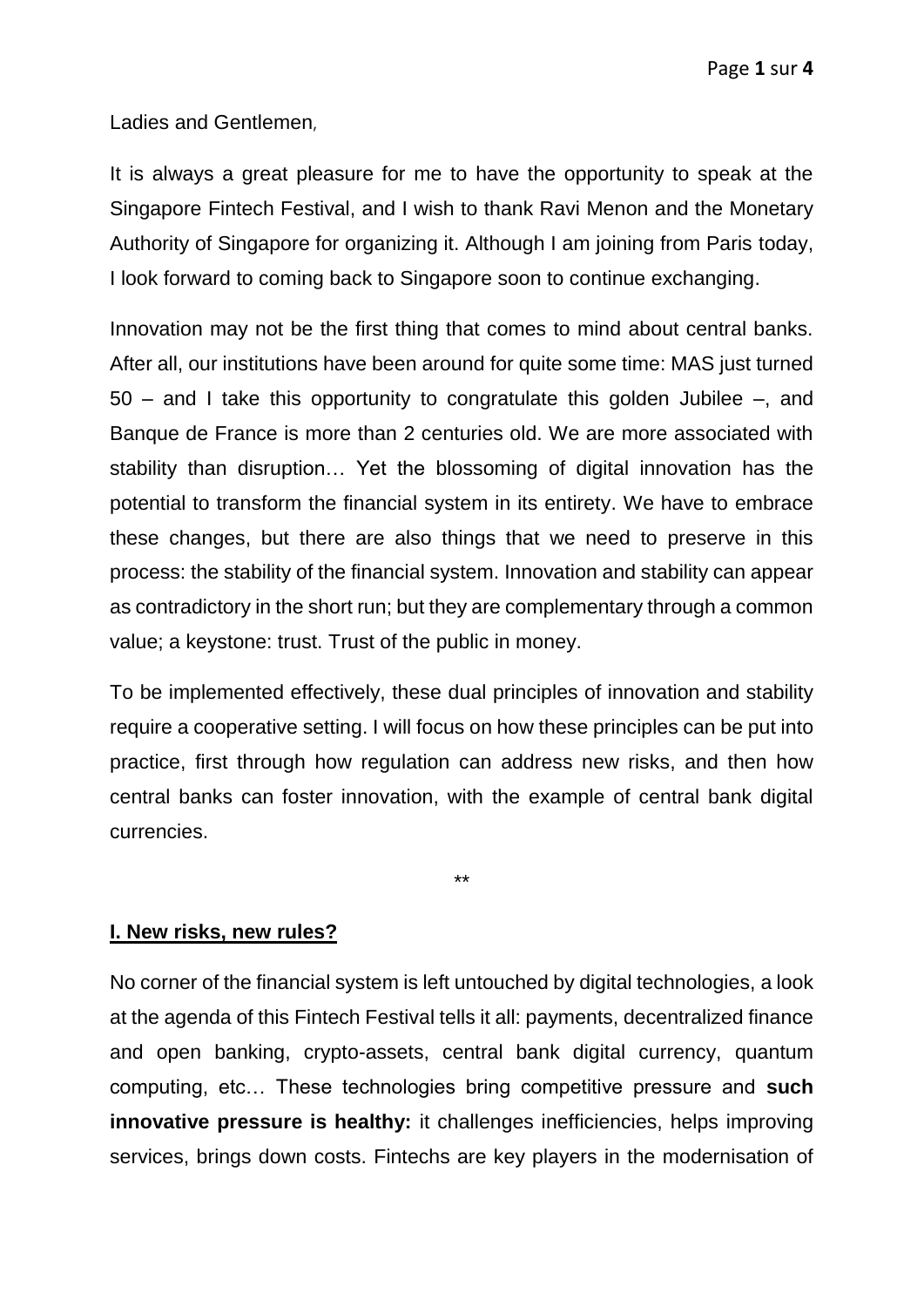the financial sector and I expect banks in particular to seize more systematically the opportunity to participate to this transformation.

Can I quote Joseph Schumpeter? He wrote that "*most of the creations of the intellect or fancy pass away for good after a time that varies between an afterdinner hour and a generation. Some, however, do not*." Fintech has clearly made it pass the after-dinner hour; it is getting close to the generation mark. I am convinced central banks are instrumental in making sure digital innovation can bring long-lasting benefits**.**

Here, the emergence of **decentralised finance** raises new challenges for usual regulatory frameworks. Left unchecked, it could result in increased volatility, lack of traceability or clear accountability, concentration risk on certain technical infrastructures, insufficient customer and investor protection, to name a few. I strongly disagree with the idea that confidence in rules and public institutions can be replaced by some form of "algorithmic confidence" once and for all.

Preserving confidence in money and financial stability thus requires a clear, fair and balanced "technology-neutral" regulatory framework with a simple principle: **"same activities, same risks, same rules"** in order to prevent both excessive and hidden risks and regulatory arbitrage. But this is easier said than done! In the European Union, the proposal for a "Markets in Crypto-Assets" **(MiCA) legislation** aims at finding the appropriate balance between innovation and security when regulating crypto-assets issuers and service providers. It needs to be adopted rapidly but we also have to make sure the European rulebook leaves no gaps open in view of most recent trends.

Another important issue to maintain trust is that of **cybersecurity**. Digitalization increases the exposure – and therefore the vulnerabilities – to cyber-threats, for financial institutions as well as for their customers, and their service providers. Cyber-risk is not only a major operational risk at the entity level, but also a systemic one for the financial system as a whole. In that area, the European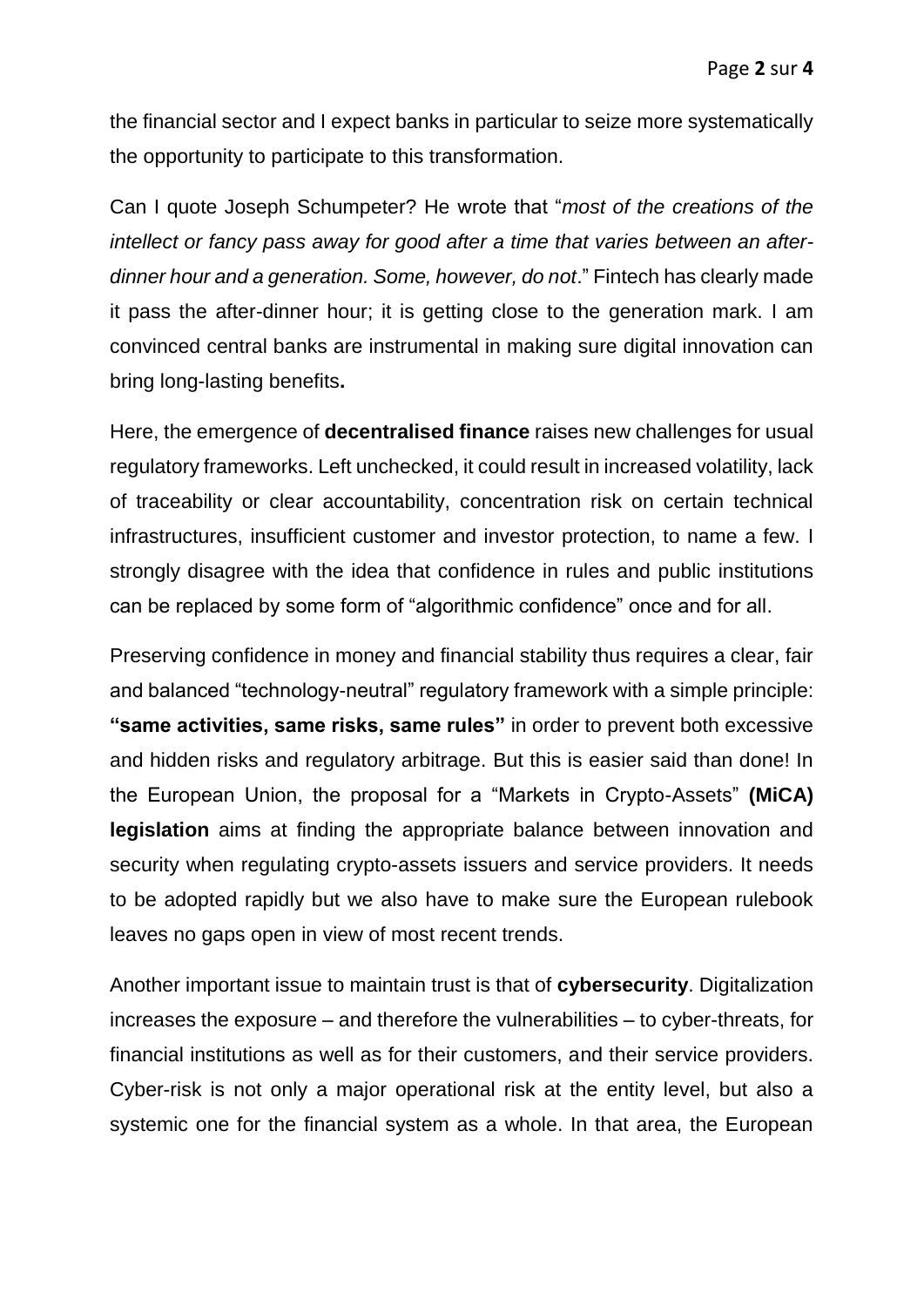proposal for a **Digital Operational Resilience Act (DORA)** is exploring how to strengthen and upgrade IT security throughout the financial sector.

I would also like to mention **artificial intelligence**. Because trust is about not only the financial system working well, but also making sure that algorithms do not lead to outcomes that are unduly biased or unfair. Banque de France and especially our supervisory arm, the ACPR, have been playing an active role in helping to consolidate the future **European regulatory framework for AI**. ACPR also conducted this summer its **first Tech Sprint on Explainability of AI**, which enabled tech providers, Fintechs and larger actors to showcase the potential and limits of explanatory methods on credit risk predictive models: its results are to be published on our website.

## **II. CBDC is a key area of our work to foster innovation**

**Central bank digital currencies** is a key area – if not the key area – where the stakes are especially high: central banks are responsible for preserving the soundness of money, whatever its forms! This is a domain where Banque de France is convinced of the benefits of "learning by doing". This is why we launched in 2020 a programme to carry out experiments on wholesale CBDC with Fintechs, public and private market participants and other central banks. Our objectives have been multi-fold, testing:

- several use cases (securities settlement, cross-border transactions),

- on different types of financial instruments (listed and unlisted tokenized assets, sovereign issuances, payments),

- with various technologies (public or private blockchains, open-source or proprietary protocols),

- and as proof of concept but also in real-life conditions.

A report on the key takeaways from this experimentation programme is being published today on the Banque de France website.